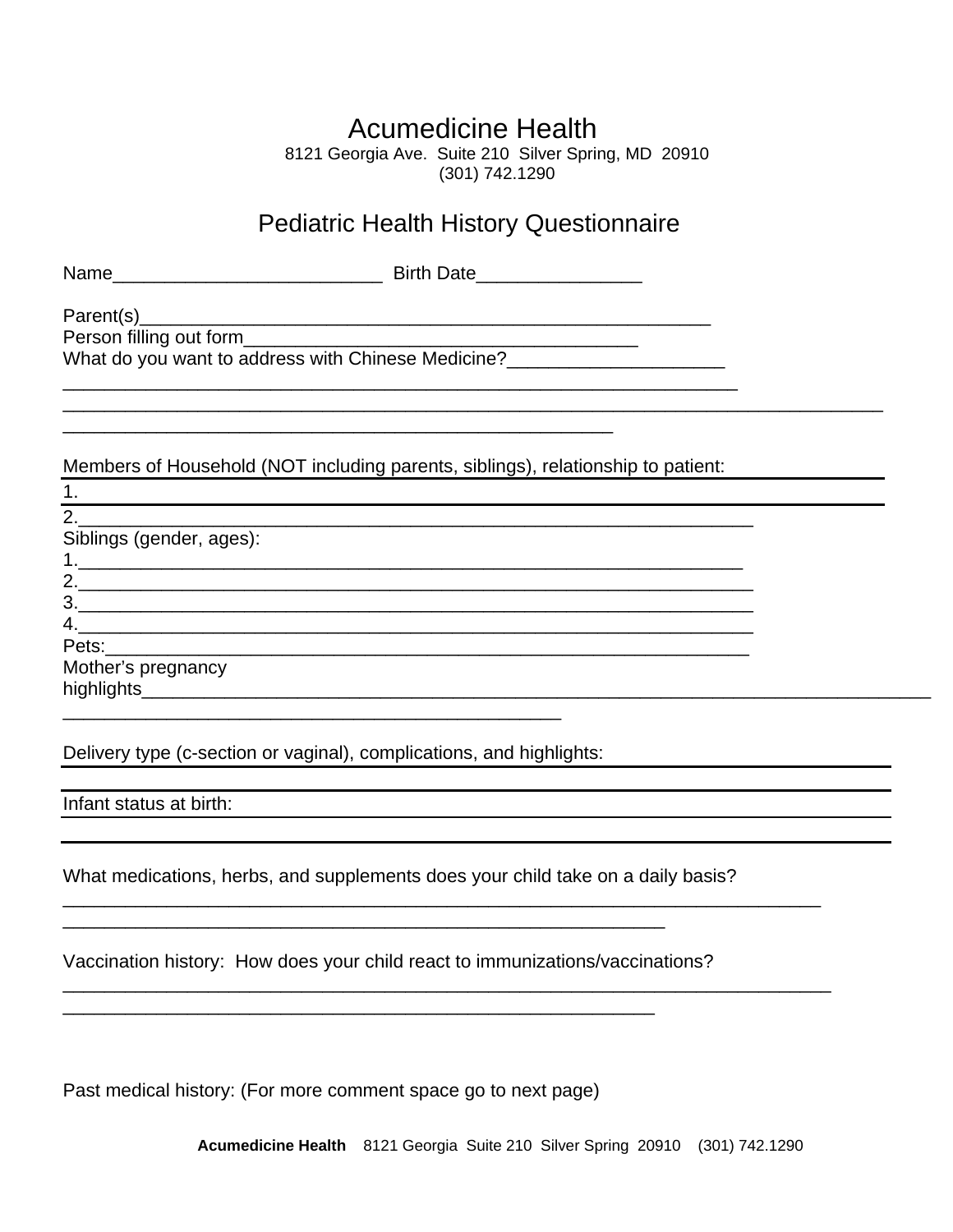## **Acumedicine Health**

8121 Georgia Suite 210 Silver Spring 20910  $(301) 742.1290$ 

| Past medical history: (For more comment space go to next page)                                                                                                                                                                       |
|--------------------------------------------------------------------------------------------------------------------------------------------------------------------------------------------------------------------------------------|
|                                                                                                                                                                                                                                      |
|                                                                                                                                                                                                                                      |
|                                                                                                                                                                                                                                      |
|                                                                                                                                                                                                                                      |
|                                                                                                                                                                                                                                      |
|                                                                                                                                                                                                                                      |
|                                                                                                                                                                                                                                      |
|                                                                                                                                                                                                                                      |
| Rashes, eczema, hives, acne, yeast infections, warts, fungal infections (circle)?                                                                                                                                                    |
|                                                                                                                                                                                                                                      |
|                                                                                                                                                                                                                                      |
|                                                                                                                                                                                                                                      |
|                                                                                                                                                                                                                                      |
| Nutrition:                                                                                                                                                                                                                           |
| Meal routine: <u>contract and contract and contract and contract and contract and contract and contract and contract and contract and contract and contract and contract and contract and contract and contract and contract and</u> |
|                                                                                                                                                                                                                                      |
| How does your child tolerate vegetables? What vegetables does s/he readily eat?                                                                                                                                                      |
|                                                                                                                                                                                                                                      |
| What meats or animal protein does he/she eat?<br>The anti-                                                                                                                                                                           |
| Any special diet your child is on?                                                                                                                                                                                                   |
| Recurrent digestive problems (circle): stomach aches; constipation; abdominal pain; vomiting;                                                                                                                                        |
|                                                                                                                                                                                                                                      |
| <u> 1989 - Johann Stoff, amerikansk politiker (d. 1989)</u>                                                                                                                                                                          |
|                                                                                                                                                                                                                                      |